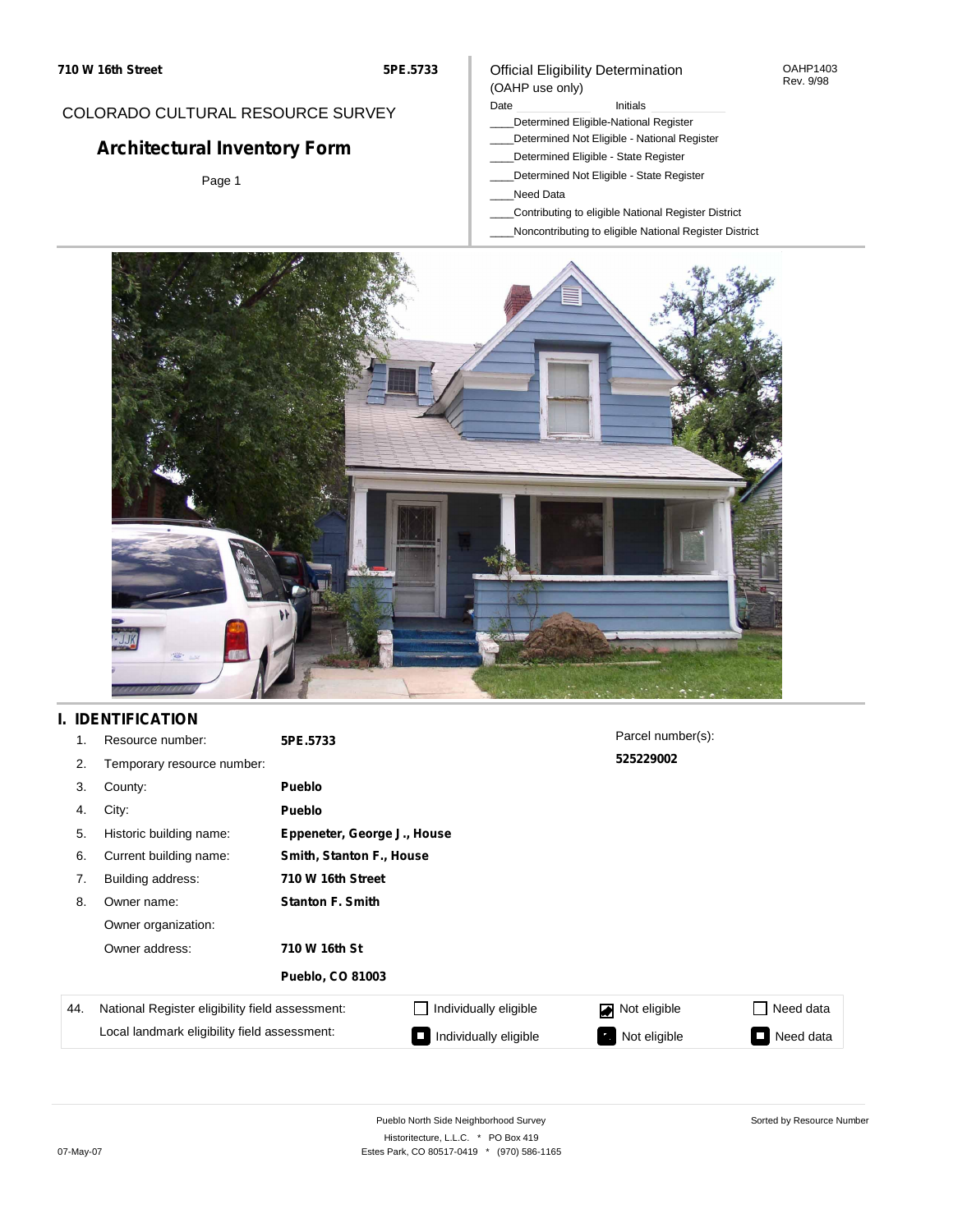Sorted by Resource Number

## **Architectural Inventory Form**

Page 2

### **II. GEOGRAPHIC INFORMATION**

| 9.  | P.M.       |     | 6th                     |              | Township:                            |  |       | <b>20S</b> |    |    |           | Range:            | 65W |         |
|-----|------------|-----|-------------------------|--------------|--------------------------------------|--|-------|------------|----|----|-----------|-------------------|-----|---------|
|     |            | NE. | 1/4                     | of <b>SE</b> | 1/4                                  |  | of SE | 1/4        | of | NW | 1/4       | of Section        |     | 25      |
|     |            |     | 10. UTM reference zone: |              | 13                                   |  |       |            |    |    |           |                   |     |         |
|     | Easting:   |     |                         |              | 533551                               |  |       |            |    |    | Northing: |                   |     | 4236909 |
| 11. |            |     | USGS quad name:         |              | <b>Northeast Pueblo</b>              |  |       |            |    |    | Scale:    |                   |     | 7.5     |
|     | Year:      |     |                         |              | 1961 (Photorevised 1970 and<br>1974) |  |       |            |    |    |           |                   |     |         |
| 12. | $Lot(s)$ : |     |                         |              | Lot 2; Block 17                      |  |       |            |    |    |           |                   |     |         |
|     | Addition:  |     |                         |              | <b>Craig's Addition</b>              |  |       |            |    |    |           | Year of addition: |     | 1871    |

13. Boundary description and justification:

The boundary, as described above, contains but does not exceed the land historically associated with this property.

Metes and bounds exist:

П

### **III. ARCHITECTURAL DESCRIPTION**

| 14. | Building plan (footprint, shape):    | <b>Irregular Plan</b>                |                       |
|-----|--------------------------------------|--------------------------------------|-----------------------|
|     | Other building plan descriptions:    |                                      |                       |
| 15. | Dimensions in feet (length x width): | 940 square feet                      |                       |
| 16. | Number of stories:                   | 11/2                                 |                       |
| 17. | Primary external wall material(s):   | <b>Metal/Aluminum Siding</b>         | Other wall materials: |
|     |                                      |                                      |                       |
| 18. | Roof configuration:                  | <b>Gabled Roof/Cross Gabled Roof</b> |                       |
|     | Other roof configurations:           |                                      |                       |
| 19. | Primary external roof material:      | <b>Asphalt Roof/Composition Roof</b> |                       |
|     | Other roof materials:                |                                      |                       |
| 20. | Special features:                    | Fence                                |                       |
|     |                                      | Chimney                              |                       |
|     |                                      | <b>Porch</b>                         |                       |
|     |                                      | <b>Roof Treatment/Dormer</b>         |                       |

#### 21. General architectural description:

Oriented to the north, this house rests on a sandstone foundation, encased in concrete. Blue-painted aluminum siding clads the exterior walls. Windows are generally 1-over-1-light, double-hung sash, with white-painted wood frames and surrounds. A single-light picture window dominates the west side of the asymmetrical front (north) façade's first story. A similar window opens in the center of the east elevation. A hipped-roof dormer on the east end of the roof's north-facing slope hosts a 20-light, hopper, awning, or casement window. A shed-roof porch spans the entire facade. It has an aluminum-siding-clad kneewall and white-painted, square wood supports. Two concrete steps approach the porch on the east end of its north elevation. The principal doorway opens in the east side of the façade. It hosts a 3-panel, 1-light, glass-in-wood-frame door, painted white, opening behind an aluminum-frame storm door. A white-painted wood or steel slab door, opening behind a black, security-type storm door, opens in the east end of the rear (south) elevation. Another doorway opens in the center of the rear elevation's second story. It hosts a 15-light, glass-in-wood-frame door, painted white, opening behind a white-painted, wood-frame screen door. The porch provides access to a small balcony and a set of wooden steps, descending to the south. Gray, interlocking asphalt shingles cover the cross-gabled roof. A red-brick chimney, with corbelled cap, protrudes from the center of the northsouth roof ridge north of the east-west ridge. White-painted wood soffit and fascia, with projecting cornice, box the eaves.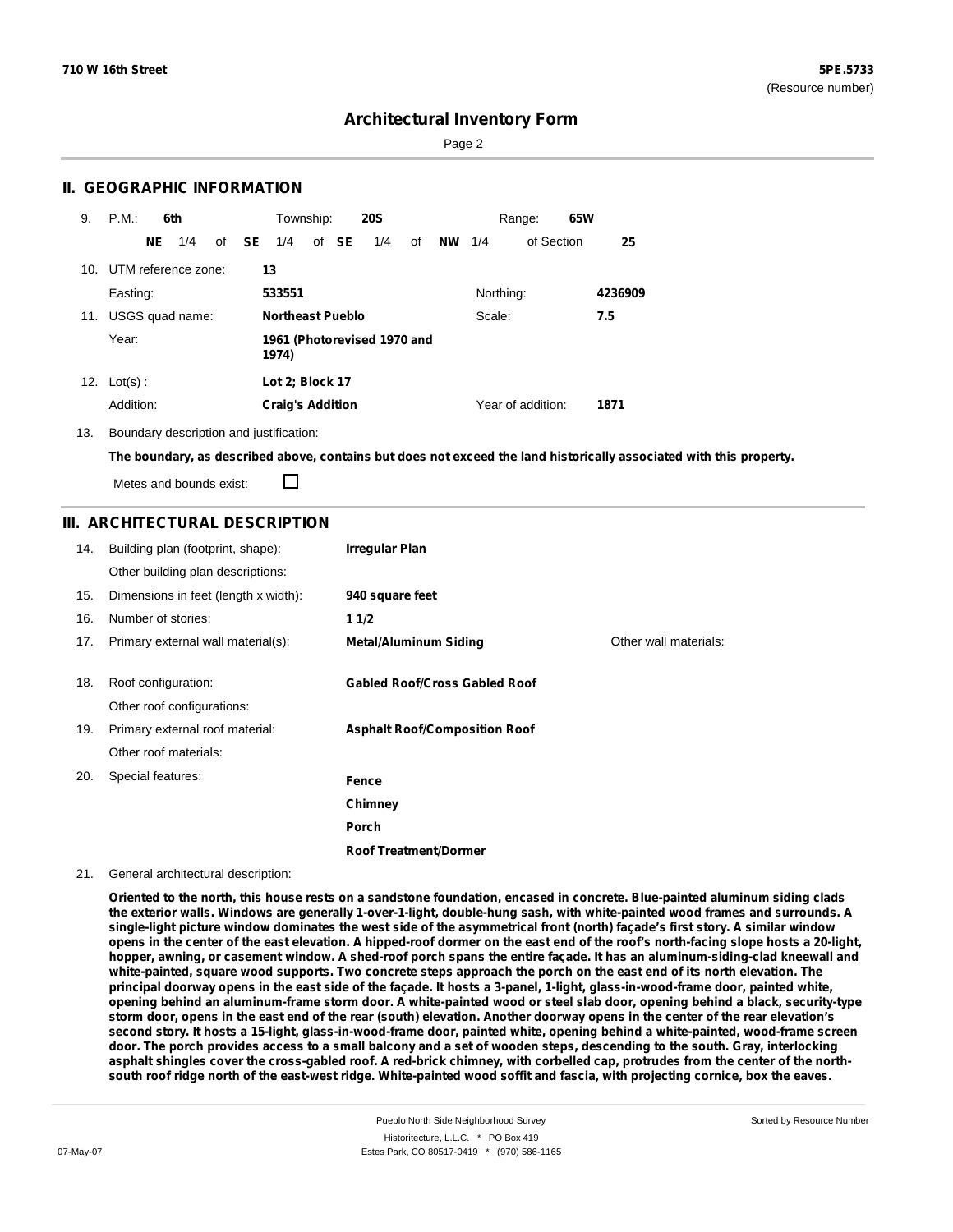Sorted by Resource Number

# **Architectural Inventory Form**

22. **Late Victorian**

Page 3

| 22. Architectural style: |  |
|--------------------------|--|
|                          |  |

Other architectural styles:

Building type:

23. Landscape or special setting features:

This property is located on terrain sloping downward from north to south, with an elevation of around 4,700 feet above mean sea level. The neighborhood features modest, one- and two-story houses. Setbacks from West 16th Street are generally the same on this block. This property is situated on the south side of West 16th Street, between 708 West 16th Street to the east and 714 West 16th Street to the west. Separating the street from the sidewalk is a gravel-covered strip. A planted-grass yard, with mature landscaping, covers the lot. Running along the east side of the house is a macadam driveway, connecting West 16th Street to a garage on the southeast of the lot. A combination of chain-link and wood privacy fences encloses the backyard.

- 24. Associated buildings, features or objects:
	- 1 : Type: **Garage**
		-

Describe: **A single-car garage is located southeast of the house. Oriented to the north, the building rests on a concrete slab. Blue-painted wood weatherboard clads the exterior walls. Dominating the west half of the front (north) elevation are paired, wood, accordion-fold doors, painted blue.** The same kind of doors open in the west half of the rear (south) elevation. A wood plank door **opens in the center of the west elevation. Openings in the front (north-facing) gable and just east of the rear (south) garage door have been boarded shut. Gray asphalt shingles cover the front-gabled roof, and the rafter ends are exposed.**

### **IV. ARCHITECTURAL HISTORY**

| 25. | Date of Construction:  | Estimate:           | 1900                             | Actual:                                                                                       |
|-----|------------------------|---------------------|----------------------------------|-----------------------------------------------------------------------------------------------|
|     | Source of Information: |                     |                                  | Pueblo County Office of Tax Assessor. Property information card [internet].                   |
| 26. | Architect:             | unknown             |                                  |                                                                                               |
|     | Source of information: |                     |                                  |                                                                                               |
| 27. | Builder:               | unknown             |                                  |                                                                                               |
|     | Source of information: |                     |                                  |                                                                                               |
| 28. | Original Owner:        | George J. Eppeneter |                                  |                                                                                               |
|     | Source of information: |                     | Co. consulted 1886 through 2003. | Pueblo City Directory. Pueblo, Co.; Salt Lake City; Kansas City, Mo.; and others: R.L. Polk & |

29. Construction history:

According to Pueblo County Tax Assessor records, this building was constructed in 1900. Sanborn maps and city directories corroborate a circa 1900 date of construction. This house is one of three nearly identical dwellings constructed on the south side of West 16 Street's 700 Block. They were 708 (5PE.5732), 710 (5PE.5733), and 714 (5PE.5735) West 16th Street. Alterations include the installation of aluminum siding, the replacement of some windows and removal of others, particularly on the west elevation. These modifications appear to date to the 1970s. The two-story enclosed porch off the southwest corner is not an **original feature, but appears to date to before 1960.**

30. Location: **original** Date of move(s):

### **V. HISTORICAL ASSOCIATIONS**

- 31. Original use(s): **Single Dwelling**
- 32. Intermediate use(s): **Single Dwelling**
- 33. Current use(s): **Single Dwelling**
- **Residence** Site type(s): 34.
- Historical background: 35.

The first owner and resident of this house, constructed around 1900, was George J. Eppeneter, a bookkeeper for the Ph Zang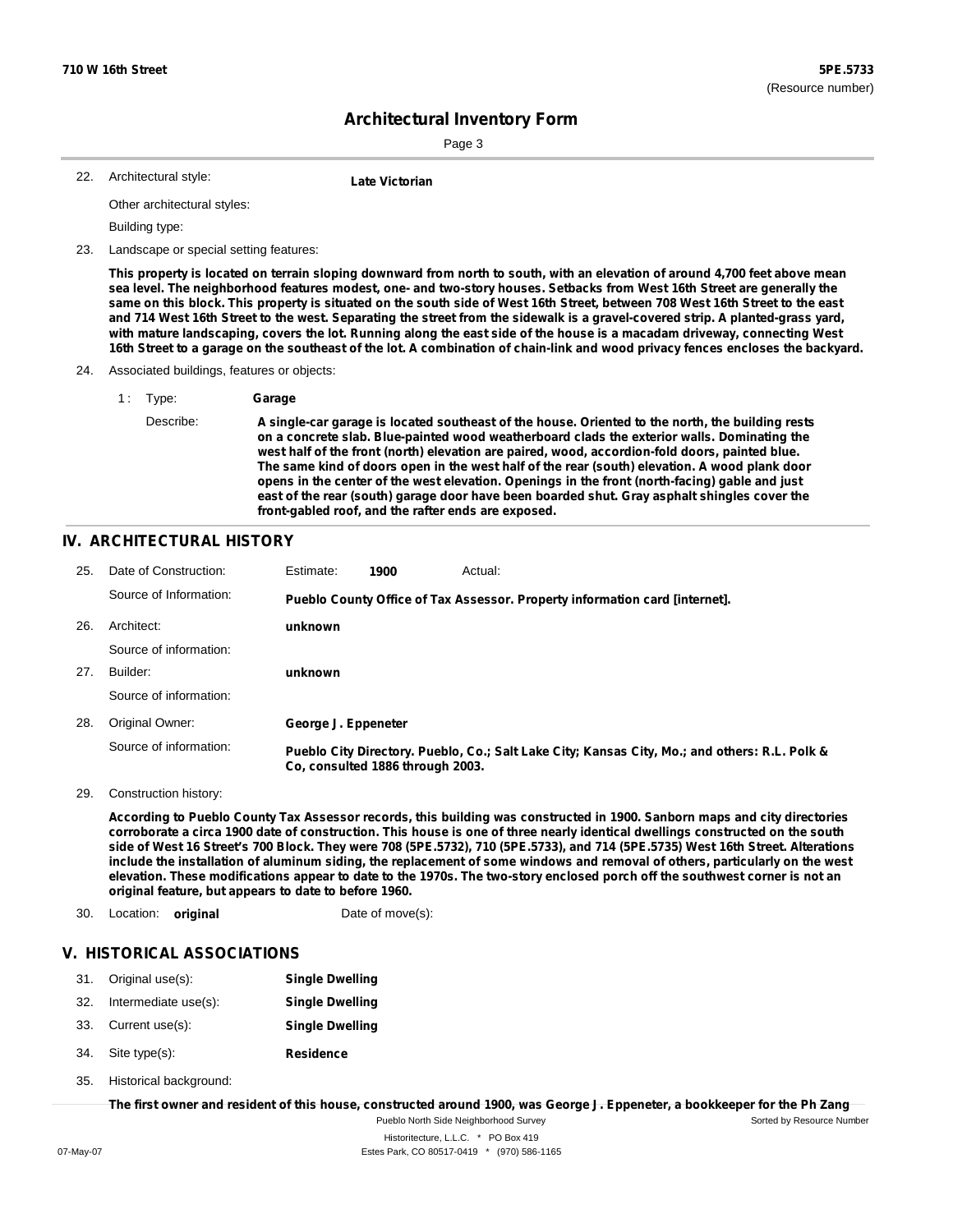Page 4

Brewing Company. He was born in lowa to German parents in December 1856. His wife, Hannah Eppeneter, was born in Missouri in 1865. They were married around 1888 and had four children: Elsie, Gertrude, Magdalene, and Gustavus.

In 1909, the residents were Emily J. Wright, widow of Isaac Wright, and Lucy M. Yeager, widow of Frank Yeager. Lucy was born **in London and was a bookkeeper for the Silver State Music Company.**

Around 1914, Thomas C. "T.C." Thompson purchased this property and resided here with his wife, Florence S. Thompson. T.C. was born to an English-speaking family in Denmark around 1852 and was an electrical engineer. Florence was born in Texas in 1860. T.C. died in September 1928. Florence continued to reside here through 1950. She died on June 3, 1963.

In 1960, the owner and resident was Herman Hildebrandt. Mary T. and Allen A. Green purchased this property in 1974. In 1989, Harold F. and Stanton Smith acquired the house and lot from Mary Green. Stanton Smith is the current owner and resident.

36. Sources of information:

**Pueblo County Office of Tax Assessor. Property information card [internet].**

**Pueblo City Directory. Pueblo, Co.; Salt Lake City; Kansas City, Mo.; and others: R.L. Polk & Co, consulted 1886 through 2003.**

**Sanborn Fire Insurance Maps (for Pueblo, Colorado). New York: Sanborn Map and Publishing Co., 1883, 1886, 1889, 1893, 1904-05, 1904-51, and 1904-52.**

**"Yeager (Lucy)" [obituary]. Pueblo Chieftain, 10 March 1947, p. 2.**

**"Thompson (Florence S.)" [obituary]. Pueblo Chieftain, 4 June 1963, p. 8A.**

**U.S. Census of 1910. Precinct 4, Pueblo, Pueblo County, Colorado. Sheet 3B.**

**U.S. Census of 1900. Precinct 3, Pueblo, Pueblo County, Colorado. Sheet 16A.**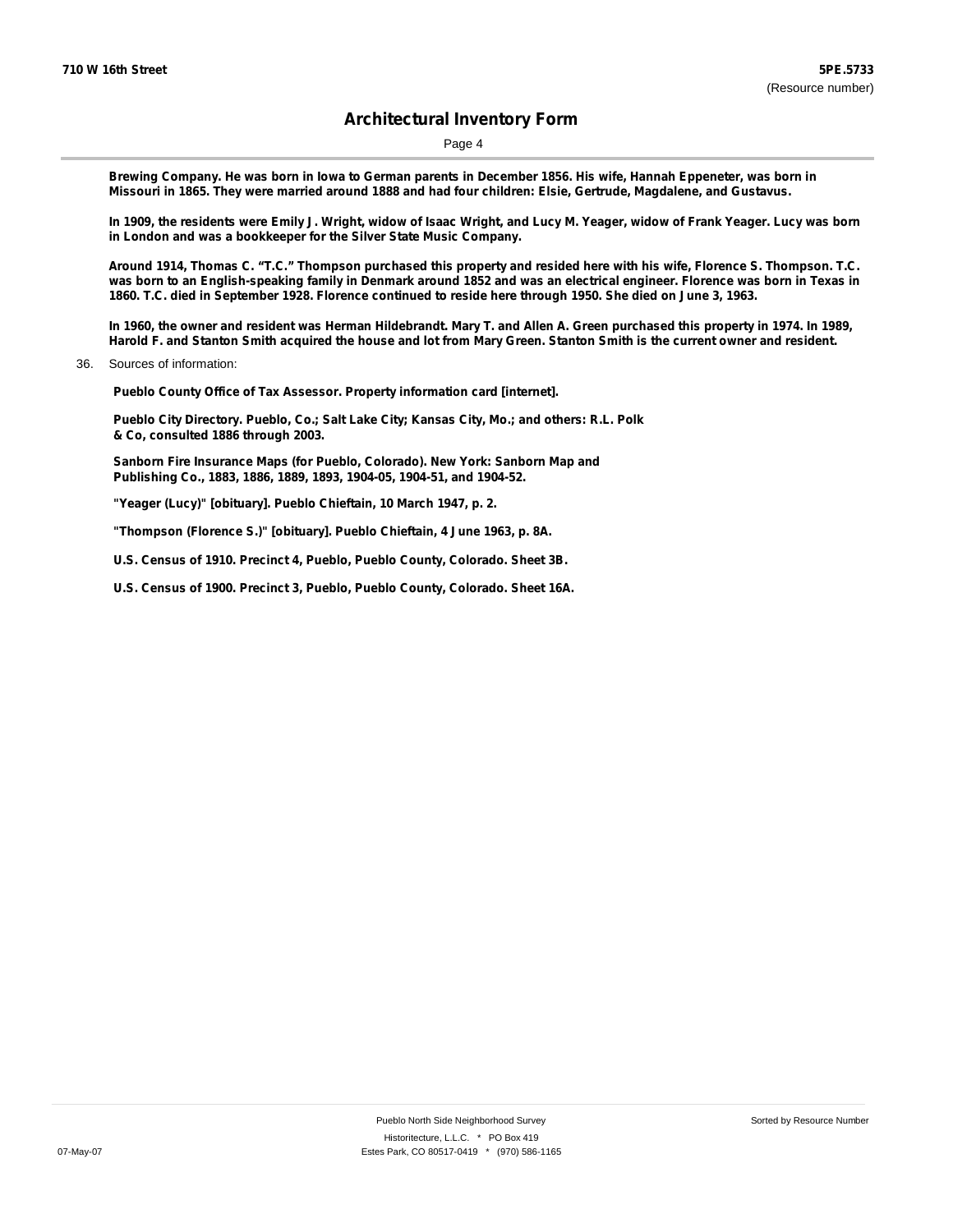÷

Sorted by Resource Number

# **Architectural Inventory Form**

Page 5

|     | <b>VI. SIGNIFICANCE</b>                                                                                                                                                                                                                                                                                                                                                                                                                                                               |  |  |  |  |  |  |  |  |
|-----|---------------------------------------------------------------------------------------------------------------------------------------------------------------------------------------------------------------------------------------------------------------------------------------------------------------------------------------------------------------------------------------------------------------------------------------------------------------------------------------|--|--|--|--|--|--|--|--|
| 37. | Local landmark designation:<br>Yes $\Box$<br>No.                                                                                                                                                                                                                                                                                                                                                                                                                                      |  |  |  |  |  |  |  |  |
|     | Designation authority:                                                                                                                                                                                                                                                                                                                                                                                                                                                                |  |  |  |  |  |  |  |  |
|     | Date of designation:                                                                                                                                                                                                                                                                                                                                                                                                                                                                  |  |  |  |  |  |  |  |  |
| 38. | Applicable National Register criteria:                                                                                                                                                                                                                                                                                                                                                                                                                                                |  |  |  |  |  |  |  |  |
|     | A. Associated with events that have made a significant contribution to the broad pattern of our history.<br>l.<br>B. Associated with the lives of persons significant in our past.<br>$\Box$<br>C. Embodies the distinctive characteristics of a type, period, or method of construction, or represents the work<br>◙<br>of a master, or that possess high artistic values, or represents a significant and distinguished entity whose<br>components may lack individual distinction. |  |  |  |  |  |  |  |  |
|     | D. Has yielded, or may be likely to yield, information important in history or prehistory.<br>Qualifies under Criteria Considerations A through G (see manual).                                                                                                                                                                                                                                                                                                                       |  |  |  |  |  |  |  |  |
|     | Does not meet any of the above National Register criteria.                                                                                                                                                                                                                                                                                                                                                                                                                            |  |  |  |  |  |  |  |  |
|     | <b>Pueblo Standards for Designation:</b>                                                                                                                                                                                                                                                                                                                                                                                                                                              |  |  |  |  |  |  |  |  |
|     | 1a. History                                                                                                                                                                                                                                                                                                                                                                                                                                                                           |  |  |  |  |  |  |  |  |
|     | Have direct association with the historical development of the city, state, or nation; or                                                                                                                                                                                                                                                                                                                                                                                             |  |  |  |  |  |  |  |  |
|     | <u>1b. History</u><br>Be the site of a significant historic event; or<br>$\mathcal{L}_{\mathcal{A}}$                                                                                                                                                                                                                                                                                                                                                                                  |  |  |  |  |  |  |  |  |
|     | 1c. History<br>Have direct and substantial association with a person or group of persons who had influence on society.<br>$\blacksquare$                                                                                                                                                                                                                                                                                                                                              |  |  |  |  |  |  |  |  |
|     | 2a. Architecture<br>Embody distinguishing characteristics of an architectural style or type; or<br>$\overline{\phantom{a}}$                                                                                                                                                                                                                                                                                                                                                           |  |  |  |  |  |  |  |  |
|     | 2b. Architecture                                                                                                                                                                                                                                                                                                                                                                                                                                                                      |  |  |  |  |  |  |  |  |
|     | Be a significant example of the work of a recognized architect or master builder, or<br>$\sim$                                                                                                                                                                                                                                                                                                                                                                                        |  |  |  |  |  |  |  |  |
|     | 2c. Architecture<br>Contain elements of architectural design, engineering, materials, craftsmanship, or artistic merit which represent a<br>О<br>significant or influential innovation;                                                                                                                                                                                                                                                                                               |  |  |  |  |  |  |  |  |
|     | 2d. Architecture                                                                                                                                                                                                                                                                                                                                                                                                                                                                      |  |  |  |  |  |  |  |  |
|     | Portray the environment of a group of people or physical development of an area of the city in an era of history<br>$\Box$<br>characterized by a distinctive architectural style.                                                                                                                                                                                                                                                                                                     |  |  |  |  |  |  |  |  |
|     | 3a. Geography                                                                                                                                                                                                                                                                                                                                                                                                                                                                         |  |  |  |  |  |  |  |  |
|     | Have a prominent location or be an established, familiar, and orienting visual feature of the contemporary city, or                                                                                                                                                                                                                                                                                                                                                                   |  |  |  |  |  |  |  |  |
|     | 3b. Geography<br>Promote understanding and appreciation of Pueblo's environment by means of distinctive physical characteristics<br>or rarity; or                                                                                                                                                                                                                                                                                                                                     |  |  |  |  |  |  |  |  |
|     | 3c. Geography<br>Make a special contribution to Pueblo's distinctive character.<br>$\sim$                                                                                                                                                                                                                                                                                                                                                                                             |  |  |  |  |  |  |  |  |
|     | Not Applicable                                                                                                                                                                                                                                                                                                                                                                                                                                                                        |  |  |  |  |  |  |  |  |
|     | Does not meet any of the above Pueblo landmark criteria.<br>$\overline{\phantom{a}}$                                                                                                                                                                                                                                                                                                                                                                                                  |  |  |  |  |  |  |  |  |
| 39. | Area(s) of Significance:<br><b>Architecture</b>                                                                                                                                                                                                                                                                                                                                                                                                                                       |  |  |  |  |  |  |  |  |
| 40. | Period of Significance:<br>ca. 1900                                                                                                                                                                                                                                                                                                                                                                                                                                                   |  |  |  |  |  |  |  |  |
| 41. | National:<br>Level of significance:<br>State<br>Local<br>П<br>м.                                                                                                                                                                                                                                                                                                                                                                                                                      |  |  |  |  |  |  |  |  |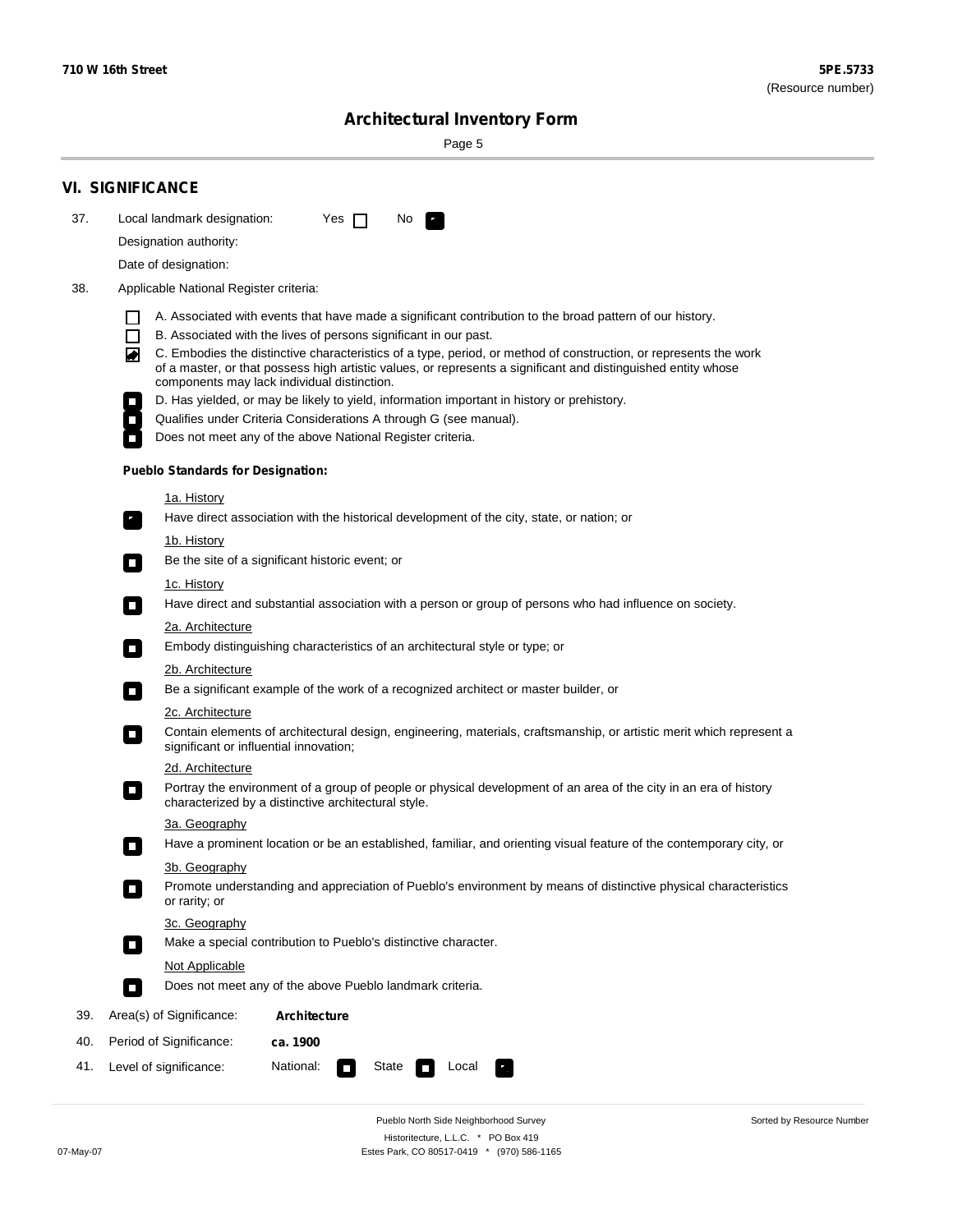Page 6

#### 42. Statement of significance:

This property is historically significant under Pueblo Local Landmark criterion 1A for its association with the development of **Pueblo's North Side Neighborhood, when more architecturally sophisticated buildings like this one joined the smaller,** plainer dwellings originally constructed here. As well, the house is architecturally significant under National Register criterion C (Pueblo Local Landmark criterion 2A) as an example of a Late Victorian-era style. However, the levels of architectural and historical significance, combined with physical integrity, are not to the extent that this property would qualify for individual listing in the National Register of Historic Places, the Colorado State Register of Historic Properties, or as a City of Pueblo Landmark. Nonetheless, it is a contributing resource within any potential historic district.

#### 43. Assessment of historic physical integrity related to significance:

Constructed around 1900, this building exhibits a moderate level of physical integrity relative to the seven aspects of integrity as defined by the National Park Service and the Colorado Historical Society: location, setting, design, materials, workmanship, feeling, and association. Newer exterior wall cladding, replaced or removed windows, and a small addition have concealed or eliminated some character-defining features. Yet many other features, including many of the original windows and much of the original form, remain intact. This property retains sufficient physical integrity to convey its **architectural and historical significance.**

### **VII. NATIONAL REGISTER ELIGIBILITY ASSESSMENT**

44. National Register eligibility field assessment: Local landmark eligibility field assessment:

**Individually eligible Not eligible** Not eligible **Need data** No m

> Yes Yes

No

No **N/A** 

 $N/A$ 

**Individually eligible Not eligible** Not eligible **Need data** 

45. Is there National Register district potential? Yes

**Pueblo's North Side Neighborhood represents the evolution of the city's professional middle and upper classes. Its diversity of architectural styles and forms directly represents the city's changing economic and cultural climates. As well, the neighborhood is distinctive because it appears to have evolved independently of the area's dominant industry, steel manufacturing.** Discuss:

If there is National Register district potential, is this building contributing:

If the building is in existing National Register district, is it contributing: 46.

### **VIII. RECORDING INFORMATION**

| 47. | Photograph numbers): | <b>CD-ROM Photo Disc: North Side Photos</b><br>File Name(s): 16thstw710                                                       |
|-----|----------------------|-------------------------------------------------------------------------------------------------------------------------------|
|     | Negatives filed at:  | <b>Special Collections</b><br><b>Robert Hoag Rawlings Public Library</b><br>100 East Abriendo Avenue<br>Pueblo, CO 81004-4290 |
| 48. | Report title:        | <b>Pueblo North Side Neighborhood Survey</b>                                                                                  |
| 49. | $Date(s)$ :          | 07/25/05                                                                                                                      |
| 50. | Recorder(s):         | <b>Adam Thomas</b>                                                                                                            |
| 51. | Organization:        | Historitecture, L.L.C.                                                                                                        |
| 52. | Address:             | <b>PO Box 419</b>                                                                                                             |
|     |                      | Estes Park, CO 80517-0419                                                                                                     |
| 53. | Phone number(s):     | (970) 586-1165                                                                                                                |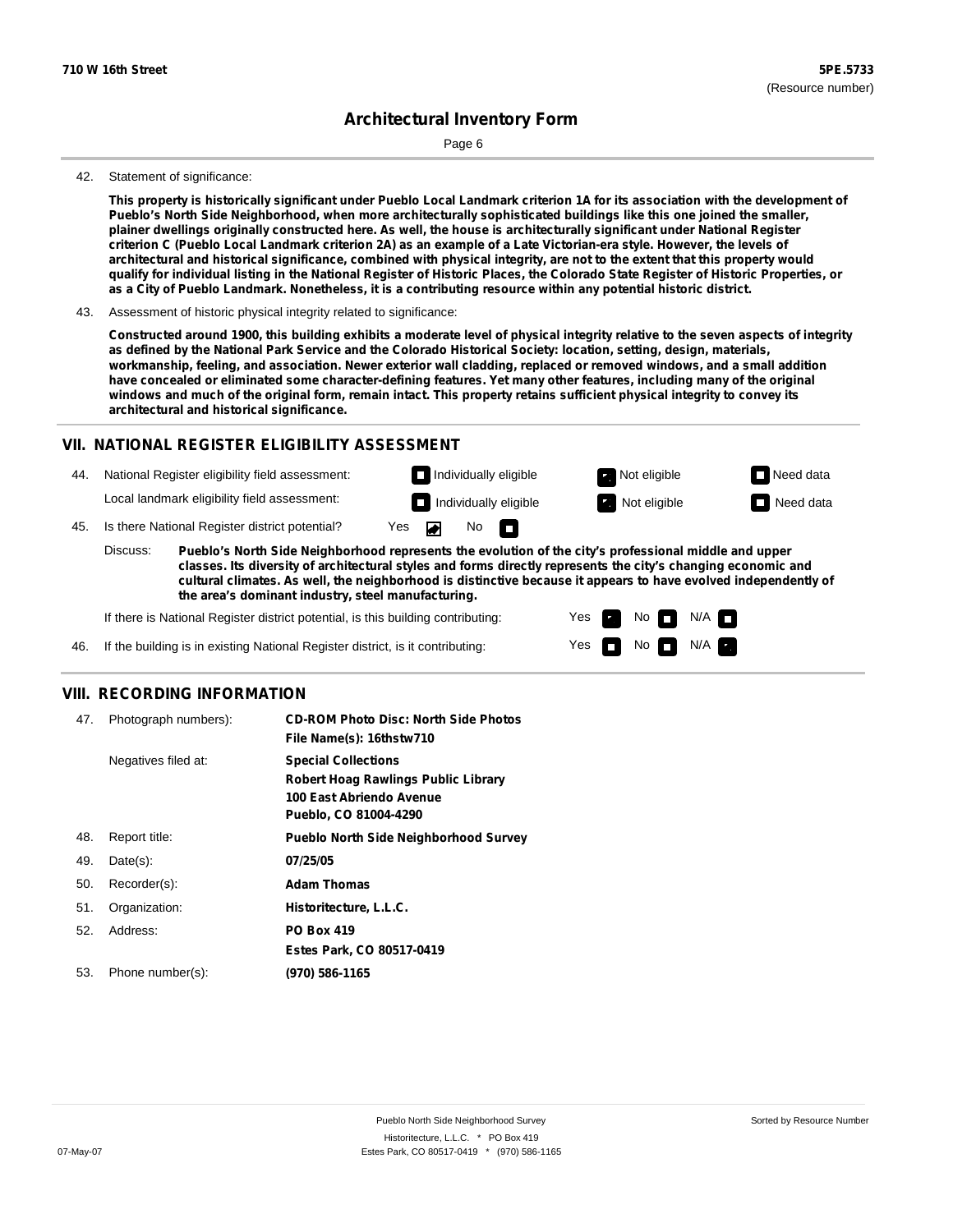Page 7